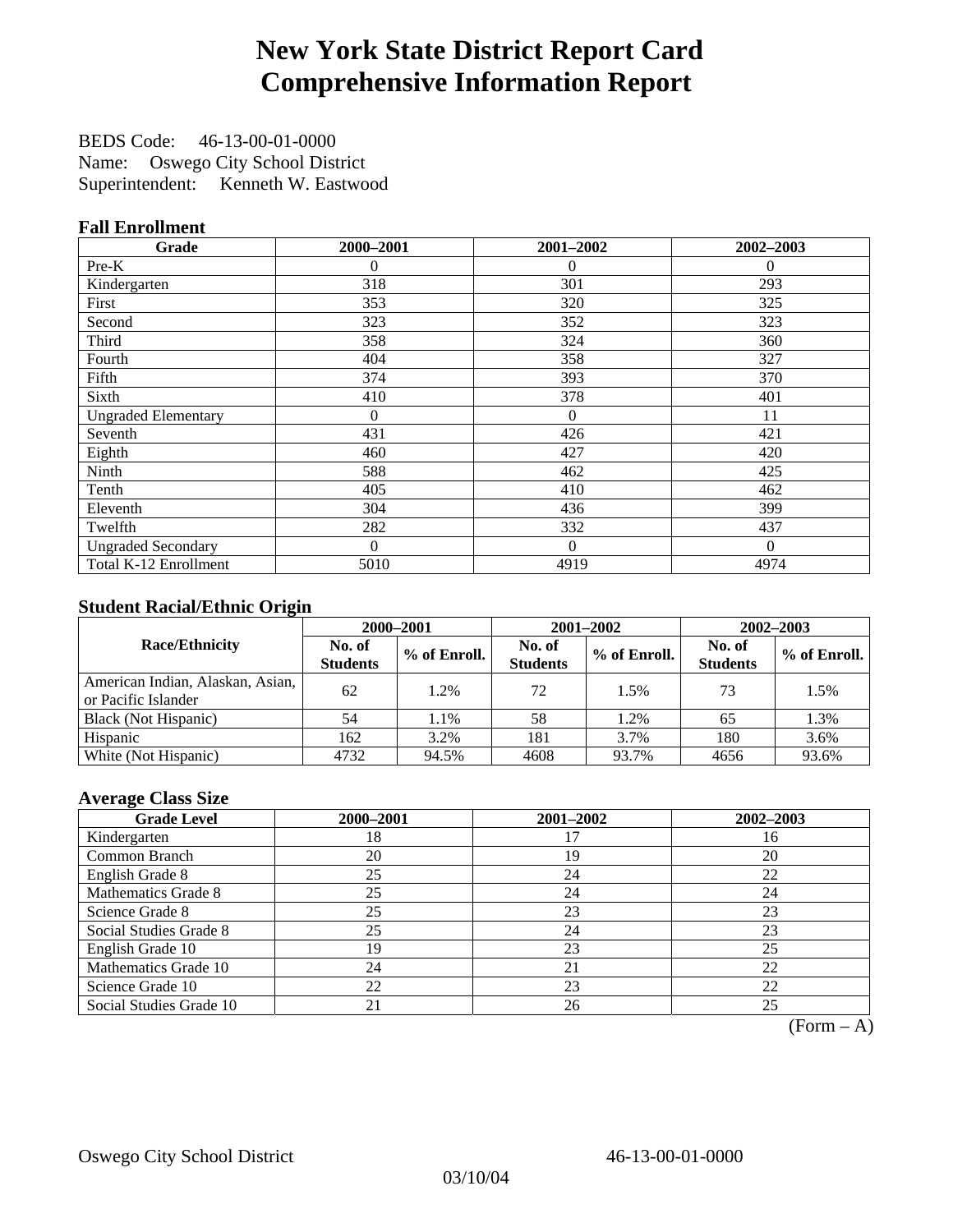#### **District Need to Resource Capacity Category**

| <b>N/RC Category</b> | <b>Description</b>                                                                                 |
|----------------------|----------------------------------------------------------------------------------------------------|
|                      | This is a school district with average student needs in relation to<br>district resource capacity. |

#### **Similar School Group and Description**

| <b>Similar School Group</b> | <b>Description</b> |
|-----------------------------|--------------------|
| NA                          | <b>NA</b>          |

All schools within the same N/RC category are divided into three similar school groups defined by the percentage of students in the school who are eligible for the free-lunch program and/or who are limited English proficient (also known as English language learners).

#### **Student Demographics Used To Determine Similar Schools Group**

| 0                                 |           |         |       |               |               |         |  |
|-----------------------------------|-----------|---------|-------|---------------|---------------|---------|--|
|                                   | 2000-2001 |         |       | $2001 - 2002$ | $2002 - 2003$ |         |  |
|                                   | Count     | Percent | Count | Percent       | Count         | Percent |  |
| <b>Limited English Proficient</b> | 35        | $0.7\%$ | 45    | 0.9%          | 39            | $0.8\%$ |  |
| Eligible for Free Lunch           | 1247      | 24.9%   | 1150  | 23.4%         | 885           | 17.8%   |  |

#### **Attendance and Suspension**

|                               | 1999–2000       |         |                 | 2000-2001 | $2001 - 2002$   |         |
|-------------------------------|-----------------|---------|-----------------|-----------|-----------------|---------|
|                               | No. of          | $%$ of  | No. of          | $%$ of    | No. of          | $%$ of  |
|                               | <b>Students</b> | Enroll. | <b>Students</b> | Enroll.   | <b>Students</b> | Enroll. |
| <b>Annual Attendance Rate</b> |                 | 95.3%   |                 | 95.1%     |                 | 94.8%   |
| <b>Student Suspensions</b>    | 342             | 6.7%    | 255             | 5.1%      | 409             | 8.3%    |

### **Student Socioeconomic and Stability Indicators**

#### **(Percent of Enrollment)**

|                          | 2000-2001 | $2001 - 2002$ | 2002-2003 |
|--------------------------|-----------|---------------|-----------|
| <b>Reduced Lunch</b>     | .5%       | 6.5%          | 4.3%      |
| <b>Public Assistance</b> | NA        | NA            | NΑ        |
| <b>Student Stability</b> | NA        | NA            | NΑ        |

| <b>Staff Counts</b>                   |     |  |  |  |  |  |
|---------------------------------------|-----|--|--|--|--|--|
| 2002-2003<br><b>Staff</b>             |     |  |  |  |  |  |
| <b>Total Teachers</b>                 | 380 |  |  |  |  |  |
| <b>Total Other Professional Staff</b> |     |  |  |  |  |  |
| <b>Total Paraprofessionals</b>        | 113 |  |  |  |  |  |
| Teaching Out of Certification*        | 13  |  |  |  |  |  |
| Teachers with Temporary Licenses      |     |  |  |  |  |  |

\*Teaching out of certification more than on an incidental basis. Teachers with temporary licenses are also counted as teaching out of certification.

 $(Form - B)$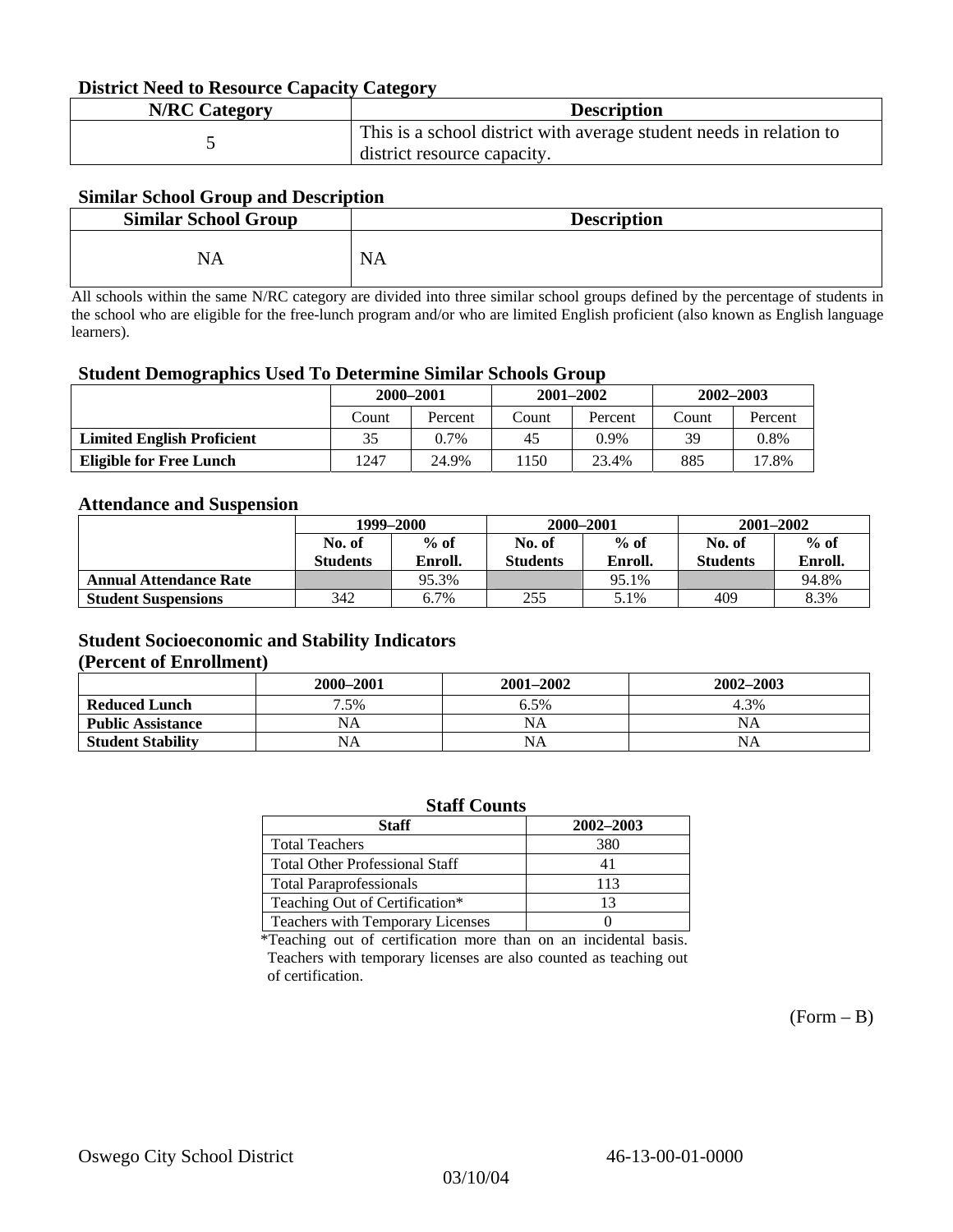## **High School Graduates and Noncompleters**

| ніді эспол этайнакі патінід кеденія вірюшая |                       |                                   |                                                    |                       |                                   |                                                    |                       |                                   |                                                    |  |
|---------------------------------------------|-----------------------|-----------------------------------|----------------------------------------------------|-----------------------|-----------------------------------|----------------------------------------------------|-----------------------|-----------------------------------|----------------------------------------------------|--|
|                                             | 2000-2001             |                                   |                                                    |                       | 2001-2002                         |                                                    |                       | 2002-2003                         |                                                    |  |
|                                             | <b>Total</b><br>Grads | <b>Regents</b><br><b>Diplomas</b> | $\frac{0}{0}$<br><b>Regents</b><br><b>Diplomas</b> | <b>Total</b><br>Grads | <b>Regents</b><br><b>Diplomas</b> | $\frac{6}{6}$<br><b>Regents</b><br><b>Diplomas</b> | <b>Total</b><br>Grads | <b>Regents</b><br><b>Diplomas</b> | $\frac{0}{0}$<br><b>Regents</b><br><b>Diplomas</b> |  |
| General<br>Education                        | 297                   | 217                               | 73%                                                | 243                   | 167                               | 69%                                                | 322                   | 229                               | 71%                                                |  |
| Students with<br><b>Disabilities</b>        | 12                    | 2                                 | 17%                                                | 10                    | 4                                 | 40%                                                | 14                    |                                   | 36%                                                |  |
| All Students                                | 309                   | 219                               | 71%                                                | 253                   | 171                               | 68%                                                | 336                   | 234                               | 70%                                                |  |

### **High School Graduates Earning Regents Diplomas\***

\*Only students awarded local diplomas (including local diplomas with Regents endorsements) are counted as high school graduates. Because of a change in data collection procedures during the 2001–2002 school year, diploma counts and percentage of graduates earning Regents diplomas are not necessarily comparable between years. Data for the 2000-2001 school year include January, June and August 2001 graduates; data for the 2001-2002 school year include January and June 2002 graduates; data for the 2002–2003 school year include August 2002 and January and June 2003 graduates.

#### **Distribution of 2002–2003 Graduates (All Students)**

|               | To 4-vear<br>College | To 2-vear<br>College | <b>To Other Post-</b><br>Secondary | <b>To the Military</b> | To<br><b>Employment</b> | <b>Other</b> |
|---------------|----------------------|----------------------|------------------------------------|------------------------|-------------------------|--------------|
| <b>Number</b> | າ 1 າ<br>41 A        | 66                   | ┸                                  |                        |                         | $\sim$<br>∠∠ |
| Percent       | <b>53%</b>           | 20%                  | 4%                                 | 1%                     | 6%                      | 7%           |

#### **Number of High School Completers with Disabilities in 2002–2003**

| Graduates*<br>(a) | <b>Regents</b><br><b>Diplomas</b><br>b) | <b>IEP Diplomas</b><br>or Certificates<br>'c. | All 2002-2003<br><b>Completers</b><br>(a+c) |
|-------------------|-----------------------------------------|-----------------------------------------------|---------------------------------------------|
|                   |                                         |                                               |                                             |

\*Local Diplomas (including local diplomas with Regents endorsements)

#### **High School Noncompletion Rates**

|                        |                            | 2000-2001       |         | 2001-2002       |         |                 | 2002-2003 |
|------------------------|----------------------------|-----------------|---------|-----------------|---------|-----------------|-----------|
|                        |                            | No. of          | $%$ of  | No. of          | $%$ of  | No. of          | $%$ of    |
|                        |                            | <b>Students</b> | Enroll. | <b>Students</b> | Enroll. | <b>Students</b> | Enroll.   |
| <b>General-</b>        | Dropped Out                |                 |         | 48              |         | 42              |           |
| <b>Education</b>       | Entered GED Program*       |                 |         | 39              |         | 49              |           |
| <b>Students</b>        | <b>Total Noncompleters</b> |                 |         | 87              |         | 91              |           |
| <b>Students</b>        | Dropped Out                |                 |         | 3               |         | -               |           |
| with                   | Entered GED Program*       |                 |         |                 |         | -               |           |
| <b>Disabilities</b>    | <b>Total Noncompleters</b> |                 |         | 4               |         | 14              |           |
|                        | Dropped Out                | 55              | 3.5%    | 51              | 3.1%    | 49              | 2.8%      |
| All<br><b>Students</b> | Entered GED Program*       | 36              | 2.3%    | 40              | 2.4%    | 56              | 3.3%      |
|                        | <b>Total Noncompleters</b> | 91              | 5.8%    | 91              | 5.5%    | 105             | 6.1%      |

\*The number and percentage of students who left K-12, diploma-bound systems and entered an alternative program leading to a high school equivalency diploma.

 $(Form - C)$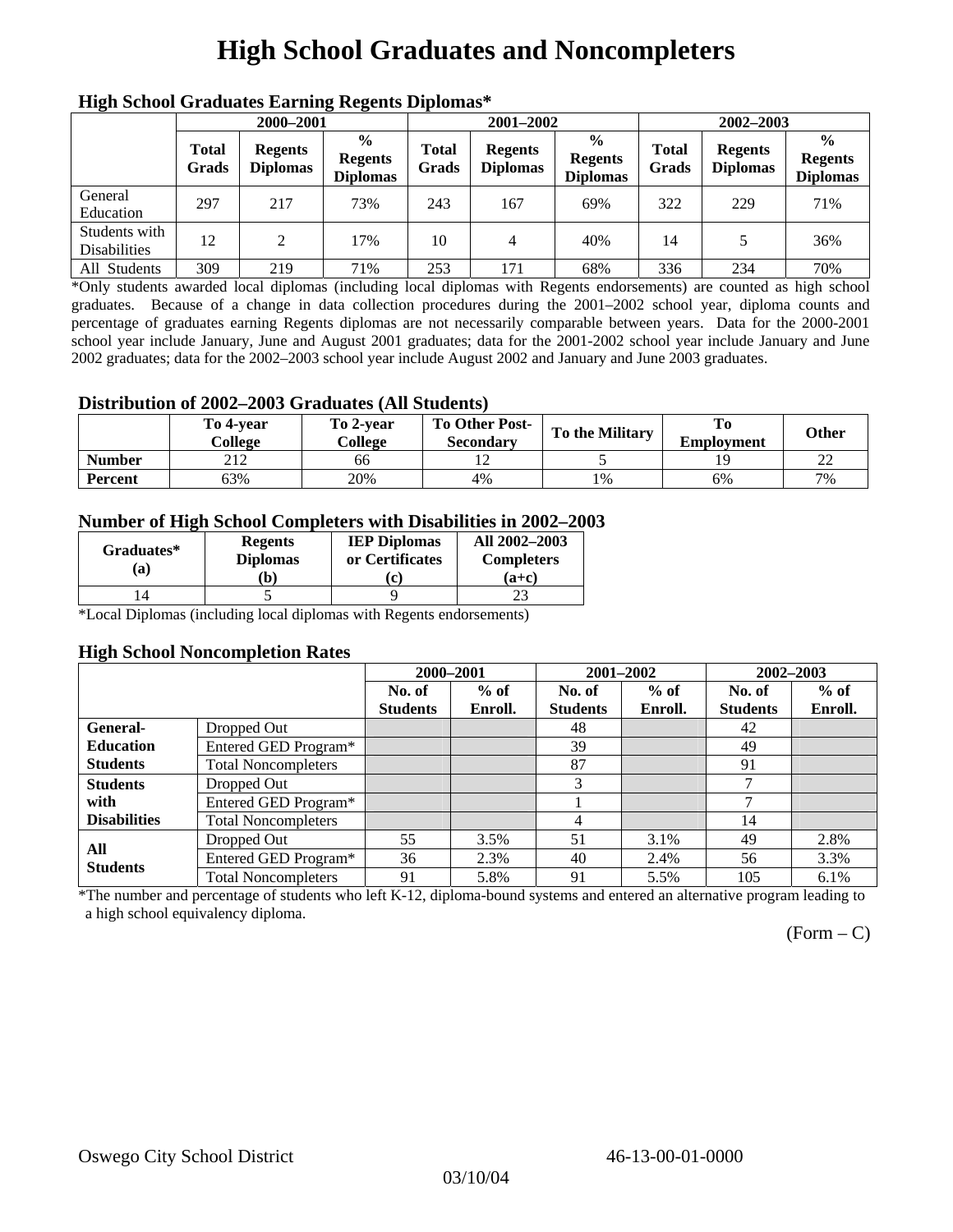## **Career Development and Occupational Studies (CDOS)**

## **Percentage of Students Documenting Self- and Career-Awareness Information and Career Exploration Activities, K–3**

| <b>Grades</b> | 2000-01 | $2001 - 02$ | $2002 - 03$ |
|---------------|---------|-------------|-------------|
| K–1           |         | $0\%$       | $0\%$       |
|               |         | $0\%$       | 9%          |

## **Students Developing a Career Plan, 4–12**

| <b>Grades</b> |                                      | $2000 - 01$ | $2001 - 02$ | $2002 - 03$ |
|---------------|--------------------------------------|-------------|-------------|-------------|
|               | Number of General-Education Students |             | $\Omega$    | $\theta$    |
| $4 - 5$       | Number of Students with Disabilities |             | 0           | $\Omega$    |
|               | Number of All Students               |             | $\theta$    | $\Omega$    |
|               | Percent of Enrollment                |             | $0\%$       | 0%          |
|               | Number of General-Education Students |             | 326         | 358         |
|               | Number of Students with Disabilities |             | 101         | 56          |
| $6 - 8$       | Number of All Students               |             | 427         | 414         |
|               | Percent of Enrollment                |             | 35%         | 33%         |
|               | Number of General-Education Students |             | 38          | 1530        |
|               | Number of Students with Disabilities |             | 173         | 193         |
| $9 - 12$      | Number of All Students               |             | 211         | 1723        |
|               | Percent of Enrollment                |             | 13%         | 100%        |

## **Second Language Proficiency Examinations**

### **General-Education Students**

| <b>Test</b> | 2000-2001                                           |       |           | 2001-2002         | 2002-2003 |      |  |
|-------------|-----------------------------------------------------|-------|-----------|-------------------|-----------|------|--|
|             | % Passing<br><b>No. Tested</b><br><b>No. Tested</b> |       | % Passing | <b>No. Tested</b> | % Passing |      |  |
| French      | 90                                                  | 100%  |           | 100%              | 79        | 100% |  |
| German      |                                                     | $0\%$ |           | $0\%$             |           | 0%   |  |
| Italian     |                                                     | 0%    |           | 0%                |           | 0%   |  |
| Latin       |                                                     | 0%    |           | $0\%$             |           | 0%   |  |
| Spanish     | 123                                                 | 98%   | 86        | 99%               | 90        | 100% |  |

#### **Students with Disabilities**

| <b>Test</b> | 2000-2001         |                         |  | 2001-2002 | 2002-2003         |           |  |
|-------------|-------------------|-------------------------|--|-----------|-------------------|-----------|--|
|             | <b>No. Tested</b> | % Passing<br>No. Tested |  | % Passing | <b>No. Tested</b> | % Passing |  |
| French      |                   | 0%                      |  | $0\%$     |                   | 0%        |  |
| German      |                   | 0%                      |  | $0\%$     |                   | 0%        |  |
| Italian     |                   | 0%                      |  | 0%        |                   | 0%        |  |
| Latin       |                   | 0%                      |  | 0%        |                   | 0%        |  |
| Spanish     |                   |                         |  | 0%        |                   |           |  |

(Form-D)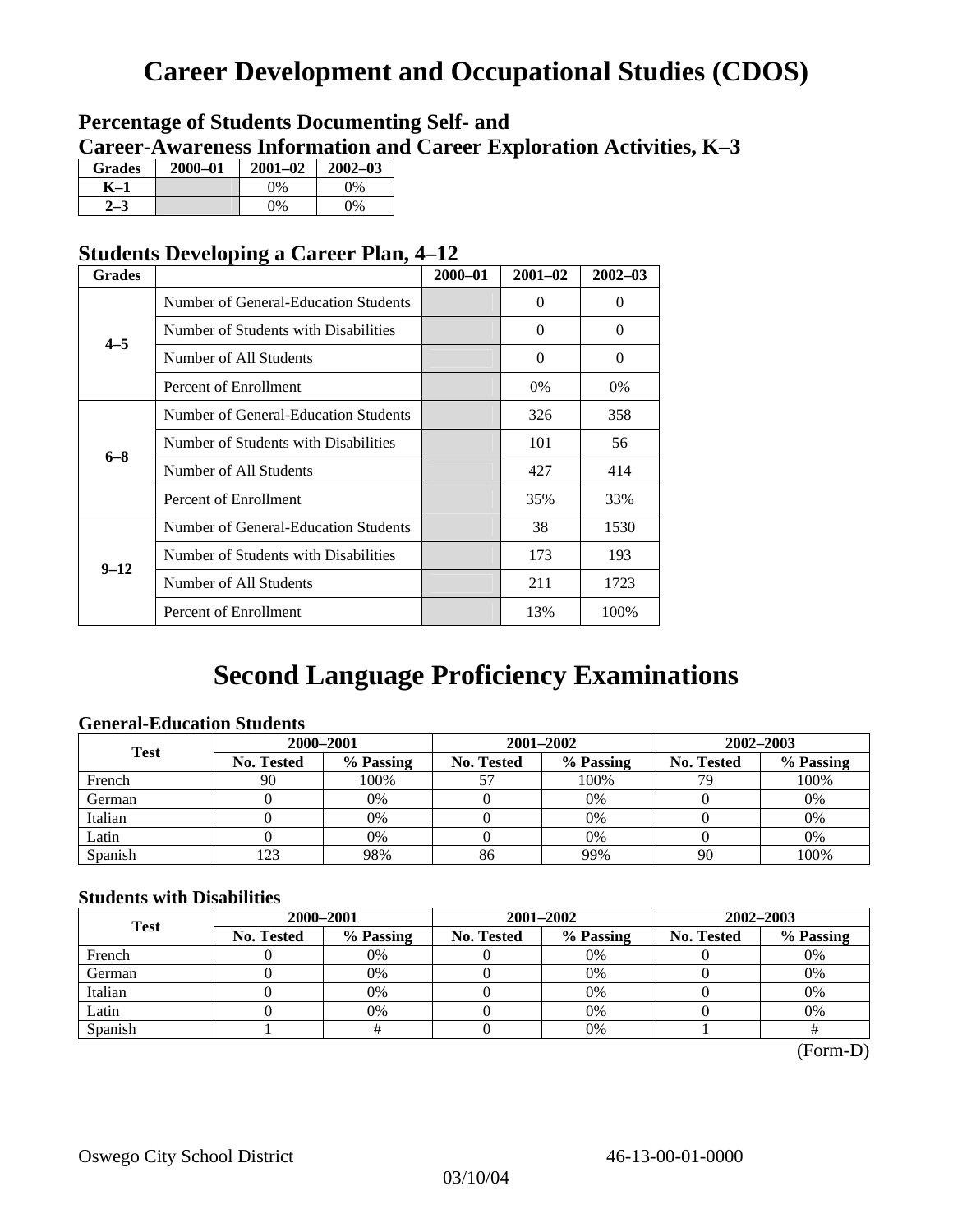# **Regents Competency Tests**

### **General-Education Students**

| <b>Test</b>           | 2000-2001  |           |            |                                                              | 2002-2003 |     |  |
|-----------------------|------------|-----------|------------|--------------------------------------------------------------|-----------|-----|--|
|                       | No. Tested | % Passing | No. Tested | 2001-2002<br>% Passing<br>No. Tested<br>$0\%$<br>$0\%$<br>0% | % Passing |     |  |
| <b>Mathematics</b>    |            | 0%        |            |                                                              |           | 67% |  |
| Science               |            |           |            |                                                              |           |     |  |
| Reading               |            | 0%        |            |                                                              |           |     |  |
| Writing               |            | 0%        |            |                                                              |           |     |  |
| <b>Global Studies</b> |            | 0%        |            |                                                              |           |     |  |
| U.S. Hist & Gov't     |            |           |            |                                                              |           |     |  |

#### **Students with Disabilities**

| <b>Test</b>           | 2000-2001         |           |            | 2001-2002 | 2002-2003                                 |           |  |
|-----------------------|-------------------|-----------|------------|-----------|-------------------------------------------|-----------|--|
|                       | <b>No. Tested</b> | % Passing | No. Tested | % Passing | <b>No. Tested</b><br>40<br>27<br>23<br>12 | % Passing |  |
| <b>Mathematics</b>    | 27                | 59%       |            | $0\%$     |                                           | 68%       |  |
| Science               | 10                | 30%       |            | $0\%$     |                                           | 58%       |  |
| Reading               |                   | #         |            | $0\%$     |                                           | 93%       |  |
| Writing               |                   | 0%        |            | $0\%$     |                                           | 74%       |  |
| <b>Global Studies</b> |                   | 38%       |            | $0\%$     |                                           | 58%       |  |
| U.S. Hist $&$ Gov't   |                   | 20%       |            |           |                                           | 46%       |  |

 $(Form - E)$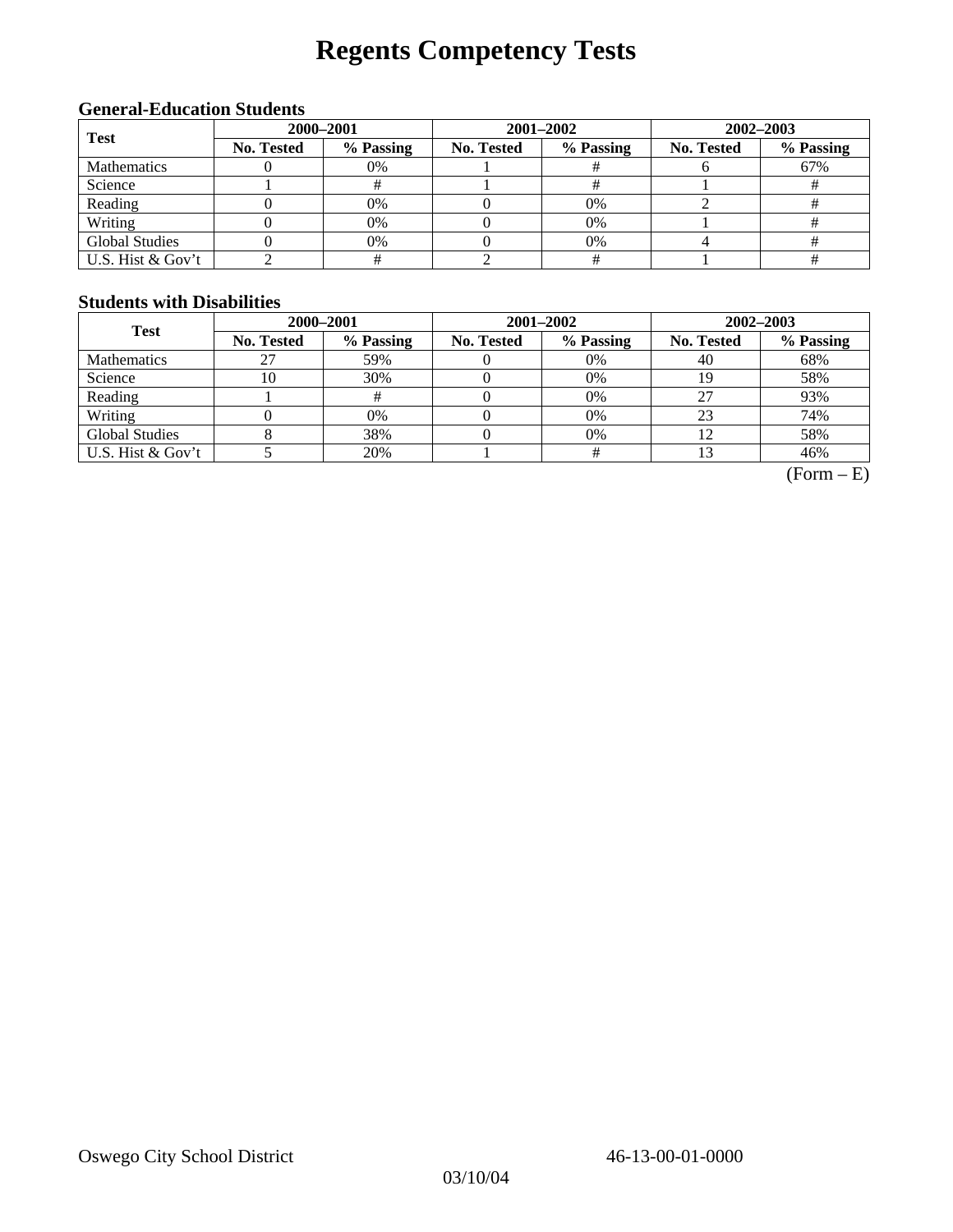|                                     |                  | <b>All Students</b>                                        |      |                  | <b>Students with Disabilities</b> |                 |
|-------------------------------------|------------------|------------------------------------------------------------|------|------------------|-----------------------------------|-----------------|
|                                     | 2001             | 2002                                                       | 2003 | 2001             | 2002                              | 2003            |
|                                     |                  | <b>Comprehensive English</b>                               |      |                  |                                   |                 |
| <b>Number Tested</b>                | 323              | 360                                                        | 359  | 16               | 17                                | 34              |
| Number Scoring 55-100               | 305              | 332                                                        | 324  | 11               | 9                                 | 13              |
| Number Scoring 65-100               | 267              | 287                                                        | 300  | 5                | 6                                 | $\overline{9}$  |
| Number Scoring 85-100               | 59               | 135                                                        | 125  | $\mathbf{1}$     | $\overline{2}$                    | $\mathbf{1}$    |
| Percentage of Tested Scoring 55-100 | 94%              | 92%                                                        | 90%  | 69%              | 53%                               | 38%             |
| Percentage of Tested Scoring 65-100 | 83%              | 80%                                                        | 84%  | 31%              | 35%                               | 26%             |
| Percentage of Tested Scoring 85-100 | 18%              | 38%                                                        | 35%  | 6%               | 12%                               | 3%              |
|                                     |                  | <b>Mathematics A</b>                                       |      |                  |                                   |                 |
| Number Tested                       | $\boldsymbol{0}$ | 277                                                        | 401  | $\boldsymbol{0}$ | $\tau$                            | 37              |
| Number Scoring 55-100               | $\overline{0}$   | 248                                                        | 365  | $\overline{0}$   | $\overline{2}$                    | 22              |
| Number Scoring 65-100               | $\boldsymbol{0}$ | 223                                                        | 333  | $\overline{0}$   | $\mathbf{1}$                      | 16              |
| Number Scoring 85-100               | $\overline{0}$   | 105                                                        | 59   | $\mathbf{0}$     | $\mathbf{1}$                      | $\mathbf{0}$    |
| Percentage of Tested Scoring 55-100 | 0%               | 90%                                                        | 91%  | 0%               | 29%                               | 59%             |
| Percentage of Tested Scoring 65-100 | 0%               | 81%                                                        | 83%  | 0%               | 14%                               | 43%             |
| Percentage of Tested Scoring 85-100 | 0%               | 38%                                                        | 15%  | 0%               | 14%                               | $0\%$           |
|                                     |                  | Mathematics B (first administered June 2001)               |      |                  |                                   |                 |
| Number Tested                       | $\overline{0}$   | $\mathbf{0}$                                               | 188  | $\boldsymbol{0}$ | $\mathbf{0}$                      | $\mathfrak{2}$  |
| Number Scoring 55-100               | $\overline{0}$   | $\overline{0}$                                             | 185  | $\mathbf{0}$     | $\overline{0}$                    | $\frac{1}{2}$   |
| Number Scoring 65-100               | $\overline{0}$   | $\overline{0}$                                             | 165  | $\overline{0}$   | $\overline{0}$                    | $\#$            |
| Number Scoring 85-100               | $\overline{0}$   | $\overline{0}$                                             | 36   | $\overline{0}$   | $\overline{0}$                    | #               |
| Percentage of Tested Scoring 55-100 | 0%               | 0%                                                         | 98%  | 0%               | 0%                                | $\overline{\#}$ |
| Percentage of Tested Scoring 65-100 | 0%               | 0%                                                         | 88%  | 0%               | 0%                                | $\overline{\#}$ |
| Percentage of Tested Scoring 85-100 | 0%               | 0%                                                         | 19%  | 0%               | 0%                                | $\#$            |
|                                     |                  | <b>Global History and Geography</b>                        |      |                  |                                   |                 |
| Number Tested                       | 400              | 364                                                        | 423  | 15               | 29                                | 35              |
| Number Scoring 55-100               | 393              | 344                                                        | 394  | $\overline{15}$  | 21                                | 26              |
| Number Scoring 65-100               | 362              | 308                                                        | 369  | 9                | 14                                | 22              |
| Number Scoring 85-100               | 148              | 103                                                        | 154  | $\overline{0}$   | $\mathbf{0}$                      | 6               |
| Percentage of Tested Scoring 55-100 | 98%              | 95%                                                        | 93%  | 100%             | 72%                               | 74%             |
| Percentage of Tested Scoring 65-100 | 91%              | 85%                                                        | 87%  | 60%              | 48%                               | 63%             |
| Percentage of Tested Scoring 85-100 | 37%              | 28%                                                        | 36%  | 0%               | 0%                                | 17%             |
|                                     |                  | U.S. History and Government (first administered June 2001) |      |                  |                                   |                 |
| Number Tested                       | 280              | 377                                                        | 359  | 8                | 17                                | 29              |
| Number Scoring 55-100               | 250              | $\overline{350}$                                           | 334  | $\overline{8}$   | $\overline{13}$                   | $\overline{17}$ |
| Number Scoring 65-100               | 229              | 317                                                        | 314  | $\overline{5}$   | $\overline{8}$                    | $\overline{13}$ |
| Number Scoring 85-100               | $\overline{127}$ | $\overline{112}$                                           | 149  | $\overline{0}$   | $\mathbf{1}$                      | $\overline{3}$  |
| Percentage of Tested Scoring 55-100 | 89%              | 93%                                                        | 93%  | 100%             | 76%                               | 59%             |
| Percentage of Tested Scoring 65-100 | 82%              | 84%                                                        | 87%  | 62%              | 47%                               | 45%             |
| Percentage of Tested Scoring 85-100 | 45%              | 30%                                                        | 42%  | 0%               | 6%                                | 10%             |

 $(Form - F)$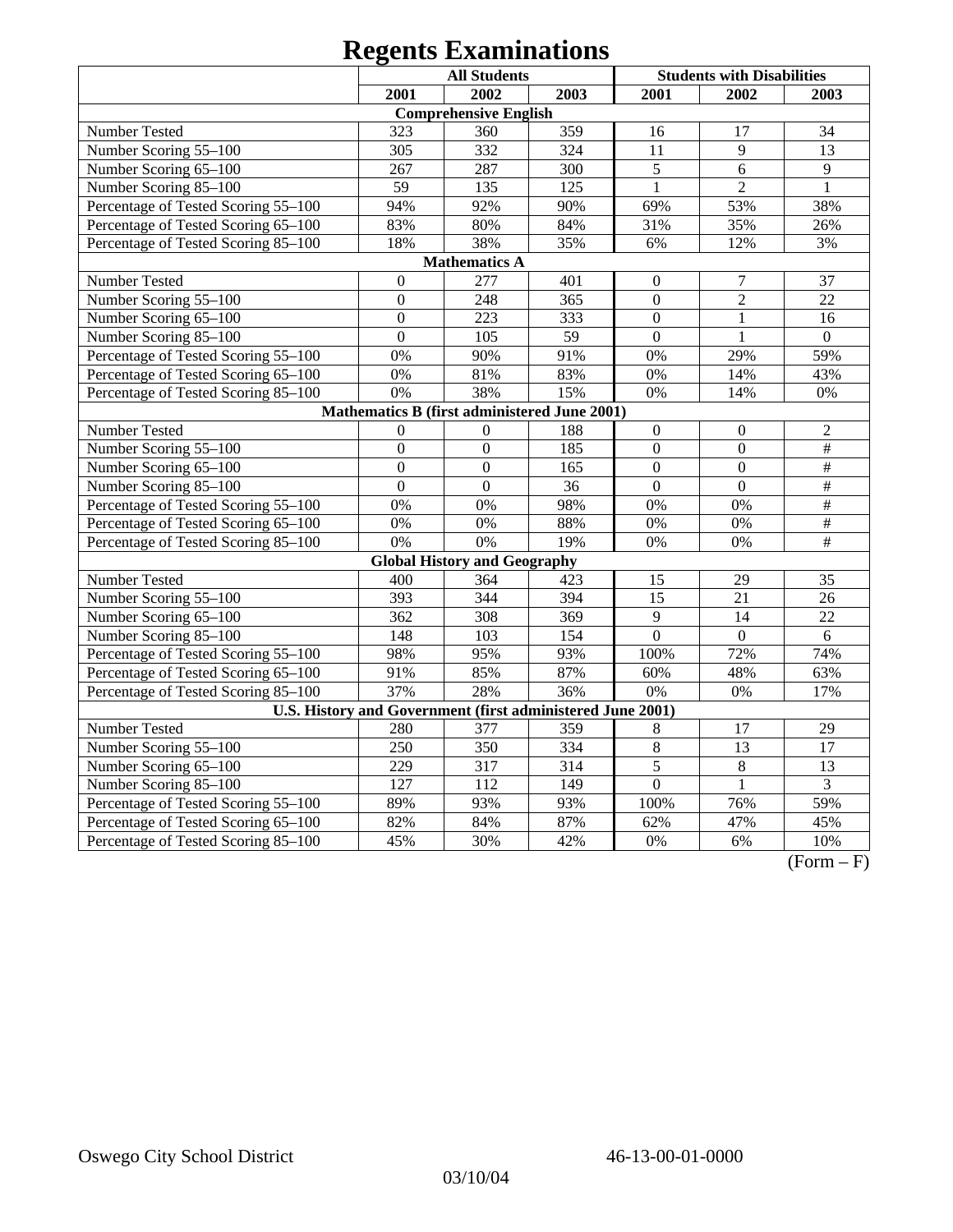|                                                               |      | $\sim$<br><b>All Students</b>                             |      |                | <b>Students with Disabilities</b> |                  |
|---------------------------------------------------------------|------|-----------------------------------------------------------|------|----------------|-----------------------------------|------------------|
|                                                               | 2001 | 2002                                                      | 2003 | 2001           | 2002                              | 2003             |
|                                                               |      | Living Environment (first administered June 2001)         |      |                |                                   |                  |
| Number Tested                                                 | 401  | 280                                                       | 348  | 12             | 14                                | 25               |
| Number Scoring 55-100                                         | 396  | 280                                                       | 342  | 11             | 14                                | 21               |
| Number Scoring 65-100                                         | 385  | 273                                                       | 325  | 10             | 12                                | 17               |
| Number Scoring 85-100                                         | 105  | 74                                                        | 134  |                | $\mathbf{0}$                      | $\overline{4}$   |
| Percentage of Tested Scoring 55-100                           | 99%  | 100%                                                      | 98%  | 92%            | 100%                              | 84%              |
| Percentage of Tested Scoring 65-100                           | 96%  | 97%                                                       | 93%  | 83%            | 86%                               | 68%              |
| Percentage of Tested Scoring 85-100                           | 26%  | 26%                                                       | 39%  | 8%             | 0%                                | 16%              |
| Physical Setting/Earth Science (first administered June 2001) |      |                                                           |      |                |                                   |                  |
| Number Tested                                                 | 257  | 359                                                       | 322  | 12             | 17                                | 14               |
| Number Scoring 55-100                                         | 224  | 340                                                       | 298  | 6              | 11                                | 9                |
| Number Scoring 65-100                                         | 193  | 313                                                       | 269  | $\overline{2}$ | 9                                 | 9                |
| Number Scoring 85-100                                         | 82   | 136                                                       | 112  | $\Omega$       | $\overline{2}$                    | $\Omega$         |
| Percentage of Tested Scoring 55-100                           | 87%  | 95%                                                       | 93%  | 50%            | 65%                               | 64%              |
| Percentage of Tested Scoring 65-100                           | 75%  | 87%                                                       | 84%  | 17%            | 53%                               | 64%              |
| Percentage of Tested Scoring 85-100                           | 32%  | 38%                                                       | 35%  | 0%             | 12%                               | 0%               |
|                                                               |      | Physical Setting/Chemistry (first administered June 2002) |      |                |                                   |                  |
| Number Tested                                                 |      | 129                                                       | 116  |                | 1                                 | $\overline{0}$   |
| Number Scoring 55-100                                         |      | 120                                                       | 107  |                | $\#$                              | $\boldsymbol{0}$ |
| Number Scoring 65-100                                         |      | 97                                                        | 82   |                | $\#$                              | $\mathbf{0}$     |
| Number Scoring 85-100                                         |      | 10                                                        | 13   |                | $\#$                              | $\mathbf{0}$     |
| Percentage of Tested Scoring 55-100                           |      | 93%                                                       | 92%  |                | $\#$                              | 0%               |
| Percentage of Tested Scoring 65-100                           |      | 75%                                                       | 71%  |                | $\#$                              | 0%               |
| Percentage of Tested Scoring 85-100                           |      | 8%                                                        | 11%  |                | #                                 | 0%               |
|                                                               |      | Physical Setting/Physics (first administered June 2002)*  |      |                |                                   |                  |
| Number Tested                                                 |      |                                                           |      |                |                                   |                  |
| Number Scoring 55-100                                         |      |                                                           |      |                |                                   |                  |
| Number Scoring 65-100                                         |      |                                                           |      |                |                                   |                  |
| Number Scoring 85-100                                         |      |                                                           |      |                |                                   |                  |
| Percentage of Tested Scoring 55-100                           |      |                                                           |      |                |                                   |                  |
| Percentage of Tested Scoring 65-100                           |      |                                                           |      |                |                                   |                  |
| Percentage of Tested Scoring 85-100                           |      |                                                           |      |                |                                   |                  |

\* Physical Setting/Physics results are not included in the report card because the Department is issuing a new conversion chart for this assessment. Data currently available to the Department are based on the original conversion chart for the assessment.

 $(Form - G)$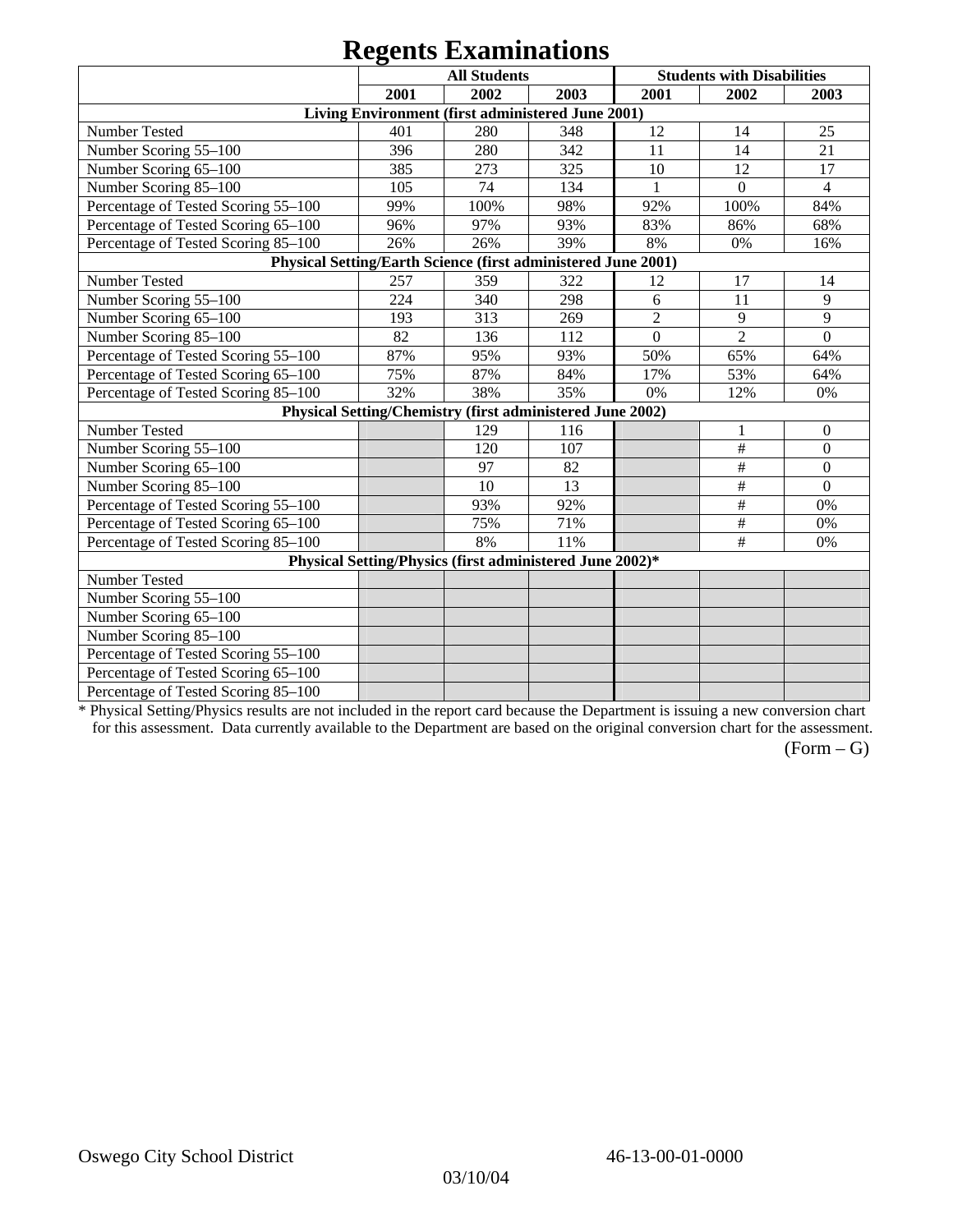|                                     |                  | <b>All Students</b>          |                  | <b>Students with Disabilities</b> |                           |                      |
|-------------------------------------|------------------|------------------------------|------------------|-----------------------------------|---------------------------|----------------------|
|                                     | 2001             | 2002                         | 2003             | 2001                              | 2002                      | 2003                 |
|                                     |                  | <b>Comprehensive French</b>  |                  |                                   |                           |                      |
| Number Tested                       | 87               | 132                          | 131              | $\theta$                          | 1                         |                      |
| Number Scoring 55-100               | 87               | 131                          | 131              | $\overline{0}$                    | $\#$                      | $\#$                 |
| Number Scoring 65-100               | 86               | 125                          | 131              | $\overline{0}$                    | $\#$                      | $\#$                 |
| Number Scoring 85-100               | 44               | 49                           | 84               | $\overline{0}$                    | $\#$                      | $\#$                 |
| Percentage of Tested Scoring 55-100 | 100%             | 99%                          | 100%             | 0%                                | $\overline{\#}$           | $\#$                 |
| Percentage of Tested Scoring 65-100 | 99%              | 95%                          | 100%             | 0%                                | $\overline{\overline{H}}$ | #                    |
| Percentage of Tested Scoring 85-100 | 51%              | 37%                          | 64%              | 0%                                | $\overline{\#}$           | $\overline{\#}$      |
|                                     |                  | <b>Comprehensive Italian</b> |                  |                                   |                           |                      |
| Number Tested                       | 0                | $\boldsymbol{0}$             | $\boldsymbol{0}$ | $\overline{0}$                    | $\theta$                  | $\boldsymbol{0}$     |
| Number Scoring 55-100               | $\boldsymbol{0}$ | $\mathbf{0}$                 | $\mathbf{0}$     | $\boldsymbol{0}$                  | $\overline{0}$            | $\boldsymbol{0}$     |
| Number Scoring 65-100               | $\boldsymbol{0}$ | $\boldsymbol{0}$             | $\mathbf{0}$     | $\overline{0}$                    | $\boldsymbol{0}$          | $\mathbf{0}$         |
| Number Scoring 85-100               | $\theta$         | $\Omega$                     | $\overline{0}$   | $\overline{0}$                    | $\theta$                  | $\overline{0}$       |
| Percentage of Tested Scoring 55-100 | 0%               | 0%                           | 0%               | 0%                                | 0%                        | 0%                   |
| Percentage of Tested Scoring 65-100 | 0%               | 0%                           | 0%               | 0%                                | 0%                        | 0%                   |
| Percentage of Tested Scoring 85-100 | 0%               | 0%                           | 0%               | 0%                                | 0%                        | 0%                   |
|                                     |                  | <b>Comprehensive German</b>  |                  |                                   |                           |                      |
| Number Tested                       | $\theta$         | $\boldsymbol{0}$             | $\boldsymbol{0}$ | $\overline{0}$                    | $\boldsymbol{0}$          | $\boldsymbol{0}$     |
| Number Scoring 55-100               | $\boldsymbol{0}$ | $\boldsymbol{0}$             | $\mathbf{0}$     | $\overline{0}$                    | $\boldsymbol{0}$          | $\mathbf{0}$         |
| Number Scoring 65-100               | $\boldsymbol{0}$ | $\boldsymbol{0}$             | $\mathbf{0}$     | $\overline{0}$                    | $\boldsymbol{0}$          | $\mathbf{0}$         |
| Number Scoring 85-100               | $\theta$         | $\Omega$                     | $\overline{0}$   | $\overline{0}$                    | $\theta$                  | $\overline{0}$       |
| Percentage of Tested Scoring 55-100 | 0%               | 0%                           | 0%               | 0%                                | 0%                        | 0%                   |
| Percentage of Tested Scoring 65-100 | 0%               | 0%                           | 0%               | 0%                                | 0%                        | 0%                   |
| Percentage of Tested Scoring 85-100 | 0%               | 0%                           | 0%               | 0%                                | 0%                        | 0%                   |
|                                     |                  | <b>Comprehensive Hebrew</b>  |                  |                                   |                           |                      |
| Number Tested                       | $\theta$         | $\boldsymbol{0}$             | $\boldsymbol{0}$ | $\boldsymbol{0}$                  | $\boldsymbol{0}$          | $\boldsymbol{0}$     |
| Number Scoring 55-100               | $\boldsymbol{0}$ | $\boldsymbol{0}$             | $\mathbf{0}$     | $\overline{0}$                    | $\boldsymbol{0}$          | $\mathbf{0}$         |
| Number Scoring 65-100               | $\overline{0}$   | $\boldsymbol{0}$             | $\overline{0}$   | $\overline{0}$                    | $\boldsymbol{0}$          | $\mathbf{0}$         |
| Number Scoring 85-100               | $\theta$         | $\Omega$                     | $\overline{0}$   | $\overline{0}$                    | $\theta$                  | $\overline{0}$       |
| Percentage of Tested Scoring 55-100 | 0%               | 0%                           | 0%               | 0%                                | 0%                        | 0%                   |
| Percentage of Tested Scoring 65-100 | 0%               | 0%                           | 0%               | 0%                                | 0%                        | 0%                   |
| Percentage of Tested Scoring 85-100 | 0%               | 0%                           | 0%               | 0%                                | 0%                        | 0%                   |
|                                     |                  | <b>Comprehensive Spanish</b> |                  |                                   |                           |                      |
| Number Tested                       | 173              | 144                          | 145              | 1                                 | 1                         | $\overline{c}$       |
| Number Scoring 55-100               | 172              | 143                          | 144              | $\#$                              | $\overline{\#}$           | $\overline{\#}$      |
| Number Scoring 65–100               | 170              | 140                          | 142              | $\#$                              | $\#$                      | $\#$                 |
| Number Scoring 85-100               | 110              | 75                           | 101              | $\overline{\#}$                   | $\overline{\#}$           | $\overline{\#}$      |
| Percentage of Tested Scoring 55-100 | 99%              | 99%                          | 99%              | $\#$                              | $\#$                      | $\#$                 |
| Percentage of Tested Scoring 65-100 | 98%              | 97%                          | 98%              | $\#$                              | $\#$                      | $\#$                 |
| Percentage of Tested Scoring 85-100 | 64%              | 52%                          | 70%              | $\#$                              | $\#$                      | $\#$                 |
|                                     |                  | <b>Comprehensive Latin</b>   |                  |                                   |                           |                      |
| Number Tested                       | $\boldsymbol{0}$ | $\boldsymbol{0}$             | $\boldsymbol{0}$ | $\boldsymbol{0}$                  | $\boldsymbol{0}$          | $\boldsymbol{0}$     |
| Number Scoring 55-100               | $\boldsymbol{0}$ | $\boldsymbol{0}$             | $\boldsymbol{0}$ | $\boldsymbol{0}$                  | $\boldsymbol{0}$          | $\boldsymbol{0}$     |
| Number Scoring 65-100               | $\boldsymbol{0}$ | $\boldsymbol{0}$             | $\boldsymbol{0}$ | $\boldsymbol{0}$                  | $\boldsymbol{0}$          | $\boldsymbol{0}$     |
| Number Scoring 85-100               | $\boldsymbol{0}$ | $\overline{0}$               | $\mathbf{0}$     | $\Omega$                          | $\overline{0}$            | $\theta$             |
| Percentage of Tested Scoring 55-100 | 0%               | 0%                           | $0\%$            | 0%                                | 0%                        | 0%                   |
| Percentage of Tested Scoring 65-100 | 0%               | 0%                           | 0%               | 0%                                | 0%                        | 0%                   |
| Percentage of Tested Scoring 85-100 | 0%               | 0%                           | 0%               | 0%                                | 0%                        | 0%<br>$\mathbf \tau$ |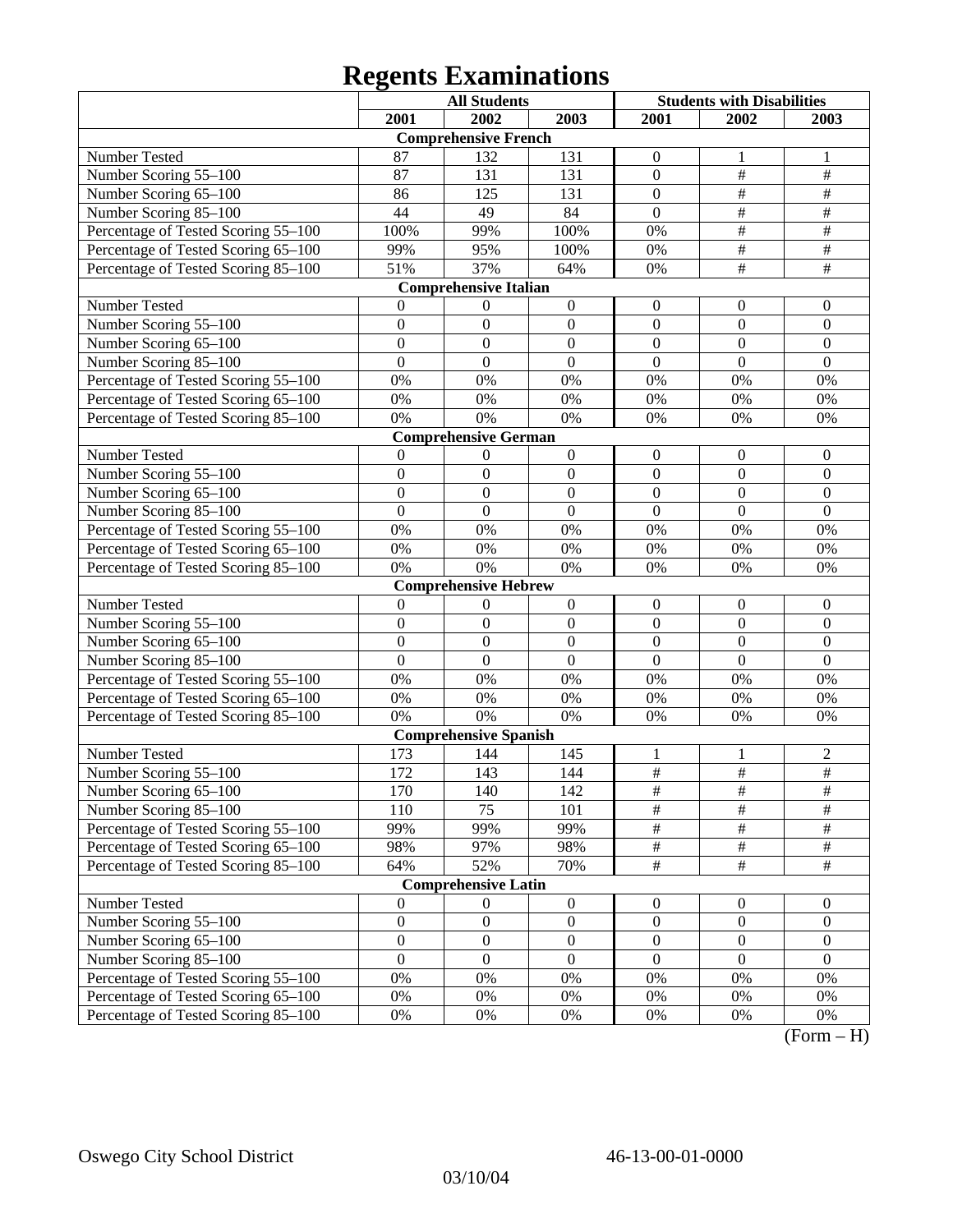|                                                                    | ັ<br><b>All Students</b> |                                           |          |          | <b>Students with Disabilities</b> |          |
|--------------------------------------------------------------------|--------------------------|-------------------------------------------|----------|----------|-----------------------------------|----------|
|                                                                    | 2001                     | 2002                                      | 2003     | 2001     | 2002                              | 2003     |
| Sequential Mathematics, Course II (last administered January 2003) |                          |                                           |          |          |                                   |          |
| <b>Number Tested</b>                                               | 302                      | 79                                        | 9        | 6        | 8                                 | 2        |
| Number Scoring 55-100                                              | 264                      | 53                                        | 4        | 4        | 4                                 | #        |
| Number Scoring 65-100                                              | 237                      | 44                                        | 3        | 3        | 4                                 | #        |
| Number Scoring 85-100                                              | 121                      | $\overline{c}$                            | $\Omega$ | $\theta$ | $\theta$                          | #        |
| Percentage of Tested Scoring 55-100                                | 87%                      | 67%                                       | 44%      | 67%      | 50%                               | $\#$     |
| Percentage of Tested Scoring 65-100                                | 78%                      | 56%                                       | 33%      | 50%      | 50%                               | #        |
| Percentage of Tested Scoring 85-100                                | 40%                      | 3%                                        | $0\%$    | $0\%$    | $0\%$                             | #        |
|                                                                    |                          | <b>Sequential Mathematics, Course III</b> |          |          |                                   |          |
| Number Tested                                                      | 245                      | 228                                       | 14       | 19       | $\overline{2}$                    | $\theta$ |
| Number Scoring 55–100                                              | 220                      | 214                                       | 8        | 13       | #                                 | $\Omega$ |
| Number Scoring 65-100                                              | 209                      | 201                                       | 5        | 9        | #                                 | $\Omega$ |
| Number Scoring 85-100                                              | 116                      | 109                                       | $\Omega$ |          | #                                 | $\Omega$ |
| Percentage of Tested Scoring 55-100                                | 90%                      | 94%                                       | 57%      | 68%      | #                                 | 0%       |
| Percentage of Tested Scoring 65-100                                | 85%                      | 88%                                       | 36%      | 47%      | #                                 | $0\%$    |
| Percentage of Tested Scoring 85-100                                | 47%                      | 48%                                       | $0\%$    | 5%       | #                                 | $0\%$    |

 $\overline{(Form-I)}$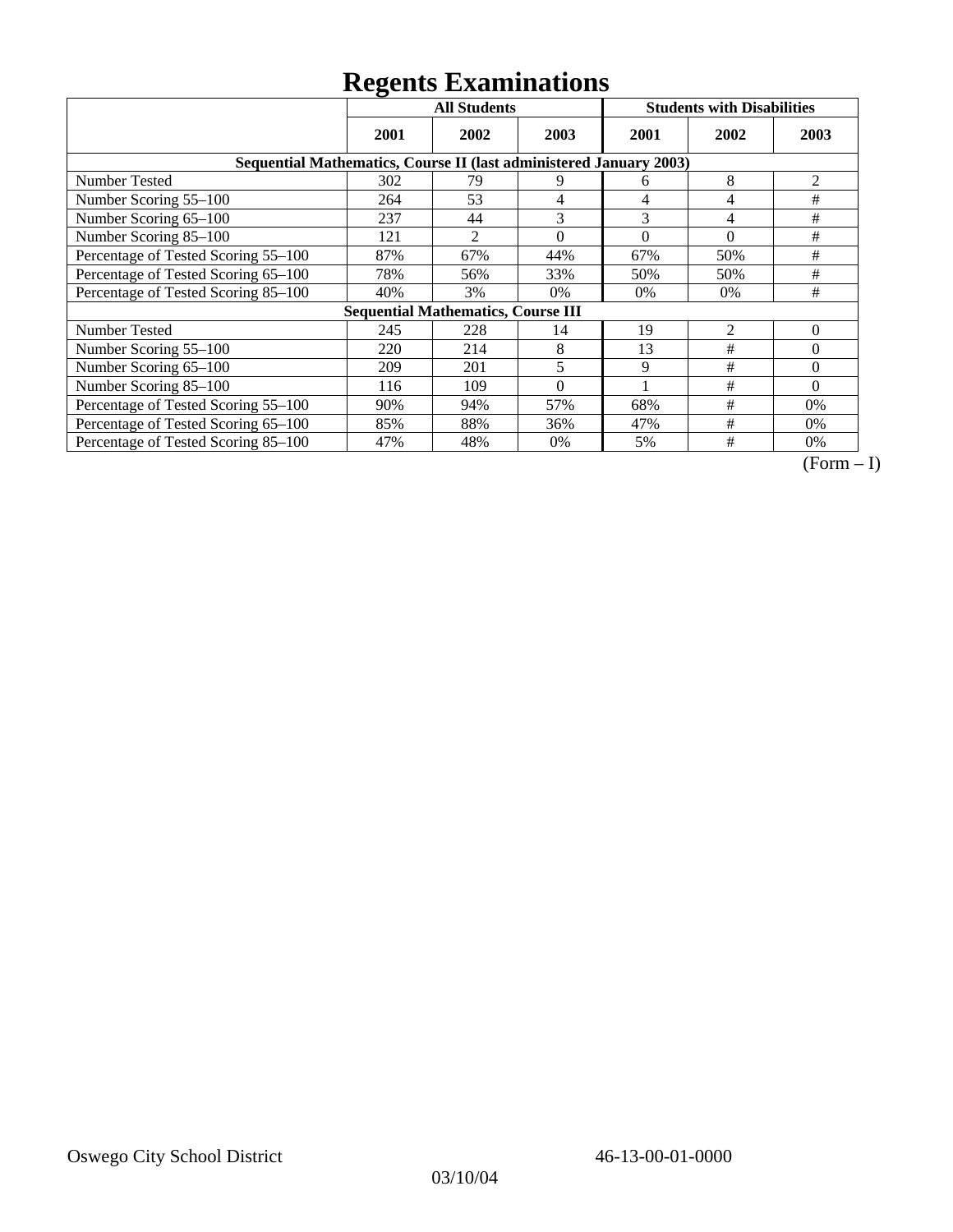## **Introduction to Occupations Examination**

|                                   |                   | 2000-2001 | 2001-2002  |           | $2002 - 2003$     |           |  |
|-----------------------------------|-------------------|-----------|------------|-----------|-------------------|-----------|--|
|                                   | <b>No. Tested</b> | % Passing | No. Tested | % Passing | <b>No. Tested</b> | % Passing |  |
| <b>General-Education Students</b> | 43                | 100%      |            | 100%      | <u>__</u>         | 95%       |  |
| <b>Students with Disabilities</b> |                   | 77%       |            |           |                   | 77%       |  |

On school reports, 2000–2001 and 2001–2002 data are for all students with disabilities enrolled in the school. District reports contain data for all students with disabilities enrolled in the district for the 2000–2001, 2001–2002, and 2002–2003 school years.

## **Elementary-Level Social Studies**

|                 |                                   | <b>Number</b><br>Tested | $%$ at<br>Level 1 | $%$ at<br>$%$ at<br>Level 3<br>Level 2 |     | $%$ at<br>Level 4 |
|-----------------|-----------------------------------|-------------------------|-------------------|----------------------------------------|-----|-------------------|
| <b>Nov 2002</b> | <b>General-Education Students</b> | 325                     | 3%                | 8%                                     | 65% | 24%               |
|                 | <b>Students with Disabilities</b> | 41                      | 29%               | 20%                                    | 46% | 5%                |
|                 | All Students                      | 366                     | 6%                | 9%                                     | 63% | 22%               |

## **Middle-Level Social Studies**

|                  |                                   | <b>Number</b><br>Tested | $%$ at<br>Level 1 | $%$ at<br>Level 2 | $%$ at<br>Level 3 | $%$ at<br>Level 4 |
|------------------|-----------------------------------|-------------------------|-------------------|-------------------|-------------------|-------------------|
| <b>June 2003</b> | <b>General-Education Students</b> | 362                     | 2%                | 25%               | 60%               | 13%               |
|                  | <b>Students with Disabilities</b> | 52                      | 12%               | 60%               | 29%               | 0%                |
|                  | All Students                      | 414                     | 4%                | 29%               | 56%               | 1%                |

 $(Form - J)$